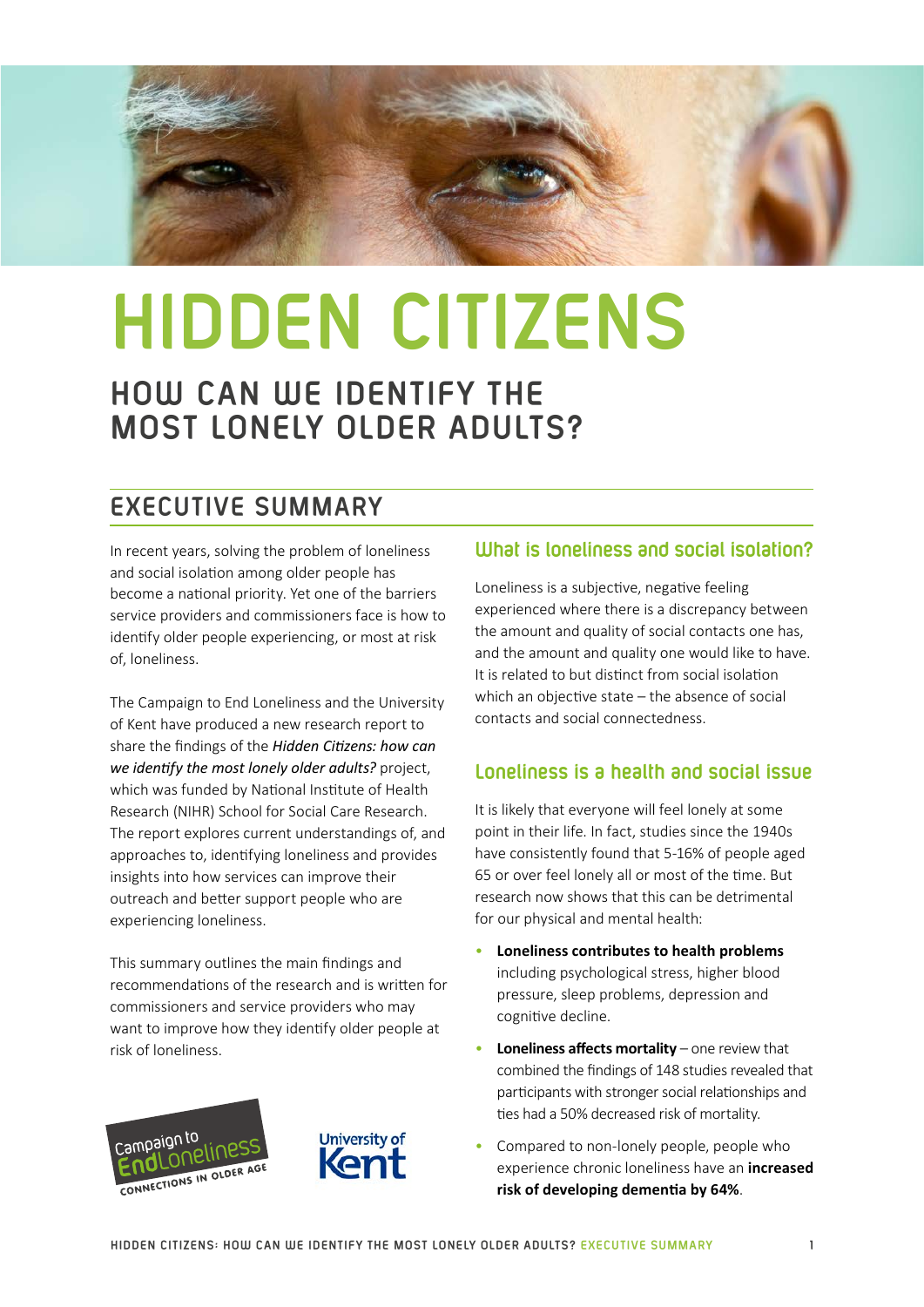# **KEY FINDINGS**

## **1 Loneliness derives from a culmination of factors**

Loneliness is likely to be triggered by a culmination of one or more intrinsic (internal) factors and/or extrinsic (external) factors and these can combine to make preventing or alleviating loneliness extremely complex.

### **'Intrinsic' factors**

**Primary social group** - being part of an ethnic or minority social group, for example LGBT sexuality, has been found to make people more vulnerable to loneliness. There is conflicting evidence about the role gender plays, with some arguing that men may be less prepared to admit to being lonely.

**Personality** - some older people believe their open character helps them avoid loneliness and indeed some research suggests that personality can play a part. For example, people who are more neurotic are more vulnerable to experiencing loneliness.

**Psychological response** – some older people also believe a negative attitude and lack of personal resilience could contribute to loneliness. However, the research has revealed that lonely adults are more likely to have poorer social skills and feel anxious about participating in social interactions.

## **'Extrinsic' factors**

**Environmental factors** - lack of transport, living in an urban area with a high population turnover and not living near family are circumstances that can lead to loneliness and fewer opportunities for social interaction.

**Life events, traumas and transitions** - the most commonly cited example of a life event that can lead to loneliness was bereavement. However, research shows becoming a carer can also make us particularly vulnerable to loneliness and social isolation.

**Personal circumstances** - being childless, living on a low income, experiencing poor health and poor mobility, and the loss of our sight and/or hearing can also increase our risk of loneliness.



#### **Figure 1: Pathways into Loneliness**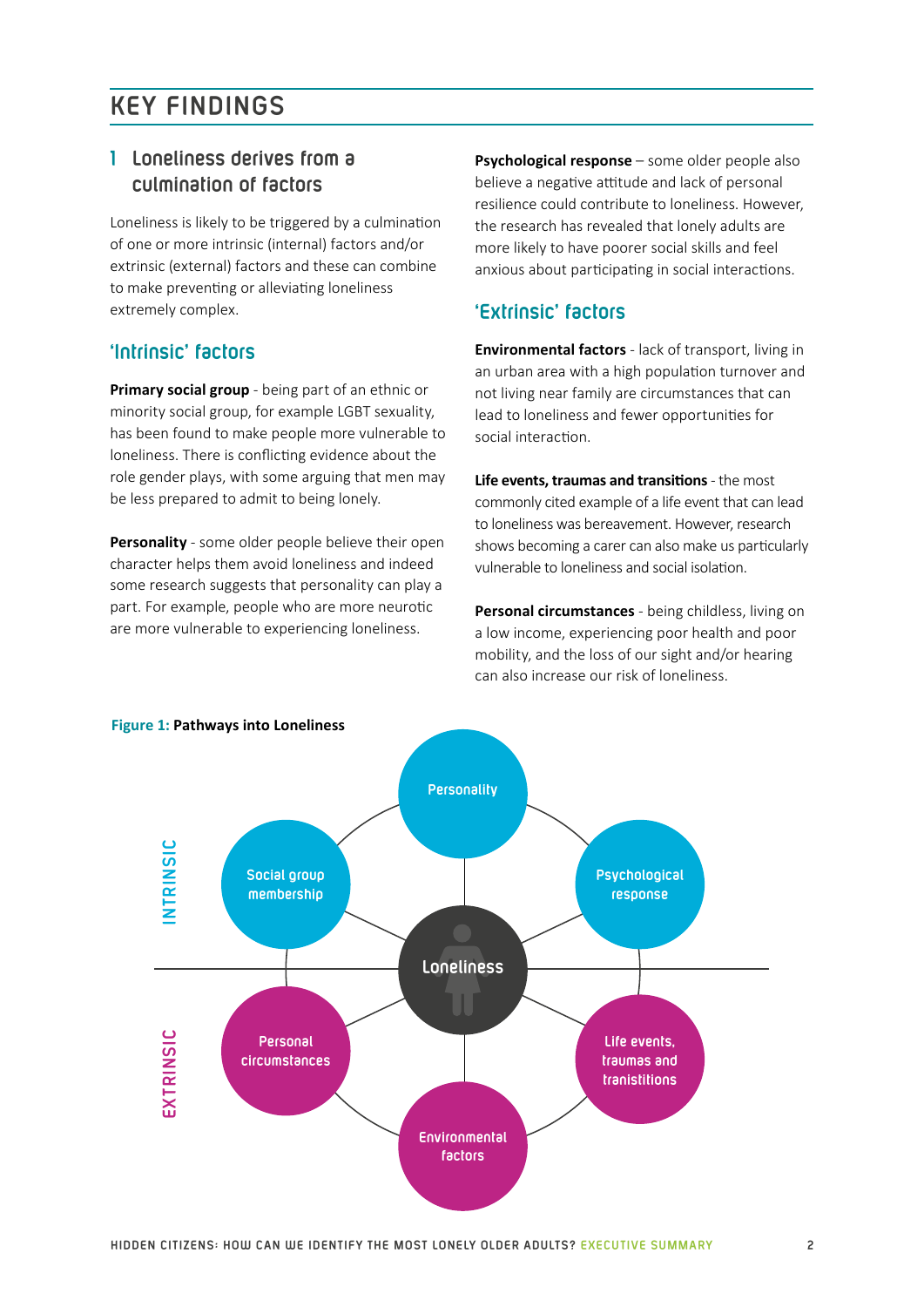# **2 Current strategies for identifying the most lonely**

#### Mass media, local press and magazines and mail outs

This was one of the better-documented strategies in academic research. Service providers used leaflets and posters in libraries, GP surgeries and supermarkets to promote their support. Adverts in council-funded magazines and local radio programmes were seen as a particularly effective because of their older readership and listenership.

#### Word of mouth and personal recommendations

The benefits of this approach are that a service comes with a recommendation from a trusted source and if someone lacks confidence, an invitation from a friend or acquaintance can overcome this. Nonetheless, relying on word of mouth or self-referrals could exclude some of the most lonely or isolated older adults whose social networks may have eroded over time.

#### Forming partnerships across the public, private and third sectors

Providers and commissioners have developed partnerships across different sectors to improve referrals between different services. Partnerships varied by local areas, but could include health and care professionals, charity volunteers and highstreet facilities, including pubs and libraries.

#### **Case Study:**

Hampshire County Council distributed a questionnaire through local pharmacies, simply asking if people wanted to hear about activities and practical help in their local area. Pharmacists asked people aged 60+ to complete the questionnaire during a medicines review or gave it to them when they picked up their prescription. People who indicated they would like more information were then referred to Age Concern Hampshire. The scheme was low cost, fitted into staff workloads and had a good response rate.



# **3 Main recommendations for service providers and commissioners**

#### Identify loneliness through its triggers

Commissioners and service providers looking to identify those experiencing loneliness could target those affected by the circumstances that can lead to loneliness. Mapping exercises and 'first contact schemes' – local support agencies working together to support people who may be socially excluded or vulnerable – are two suggested models.

#### **Case Study:**

Gloucestershire County Council created a 'map' of public health variables that could lead to isolation or loneliness including, but not limited to, households that:

- Have a head of household aged 65-74, or 75+
- Have one occupant
- Report various health issues including mental illness, anxiety and depression
- Do not own a car
- Speak to their neighbours less than once a month or never
- Say they don't have someone to listen to them, help in a crisis, or relax with
- Say they are not satisfied with their social life
- Have a low annual income

The council have used this map to identify areas with the greatest need in terms of social isolation. One district council has used it to set up focus groups in at-risk areas to get a deeper understanding of how loneliness and isolation is experienced in different Gloucestershire communities.